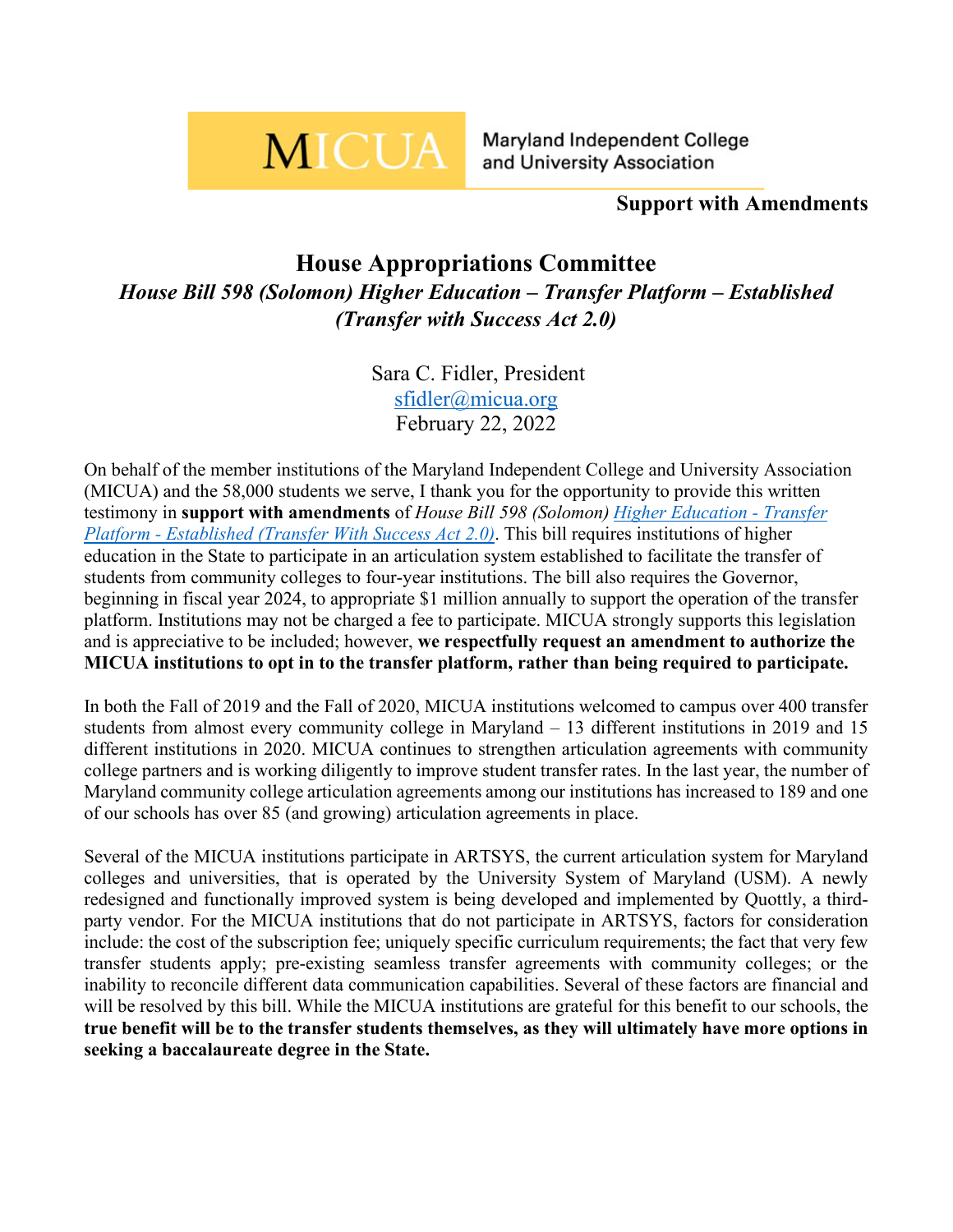In addition to participating in ARTSYS, MICUA institutions also support transfer students through our work on a planning grant from the Teagle and Arthur Vining Davis (AVD) Foundations to explore and improve transfer pathways to the liberal arts at private nonprofit institutions of higher education. Ten of the MICUA member institutions have partnered with all 16 community colleges in the State to design a comprehensive transfer consortium whose structure will ensure: ongoing communication about transferrelated concerns and solutions; systematic data collection, sharing, and dissemination to drive sustained, data-infused change; and the use of data to improve the transfer student experience and promote positive student success outcomes. Four workgroups – Simplicity, Success, Scholarly Pathways, and Security – have been formed, and their membership includes faculty and staff from the member institutions of both MICUA and the Maryland Association of Community Colleges (MACC). The charge of the workgroups is to ensure a seamless transition from community college to one of the participating MICUA institutions.

#### **Below please find an amendment that will authorize the MICUA institutions to opt in to the transfer platform rather than being required to participate.**

We appreciate Delegate Solomon's commitment to making the transfer process as smooth as possible. An effective transfer platform will enable students to make informed decisions about their transfer options and help them find the academic program and institution most closely aligned with their goals. If you have any questions or would like additional information, please contact Angela Sherman, Vice President for Academic Affairs, [asherman@micua.org.](mailto:asherman@micua.org)

#### *For all of these reasons, MICUA requests a favorable with amendments report for House Bill 598.*